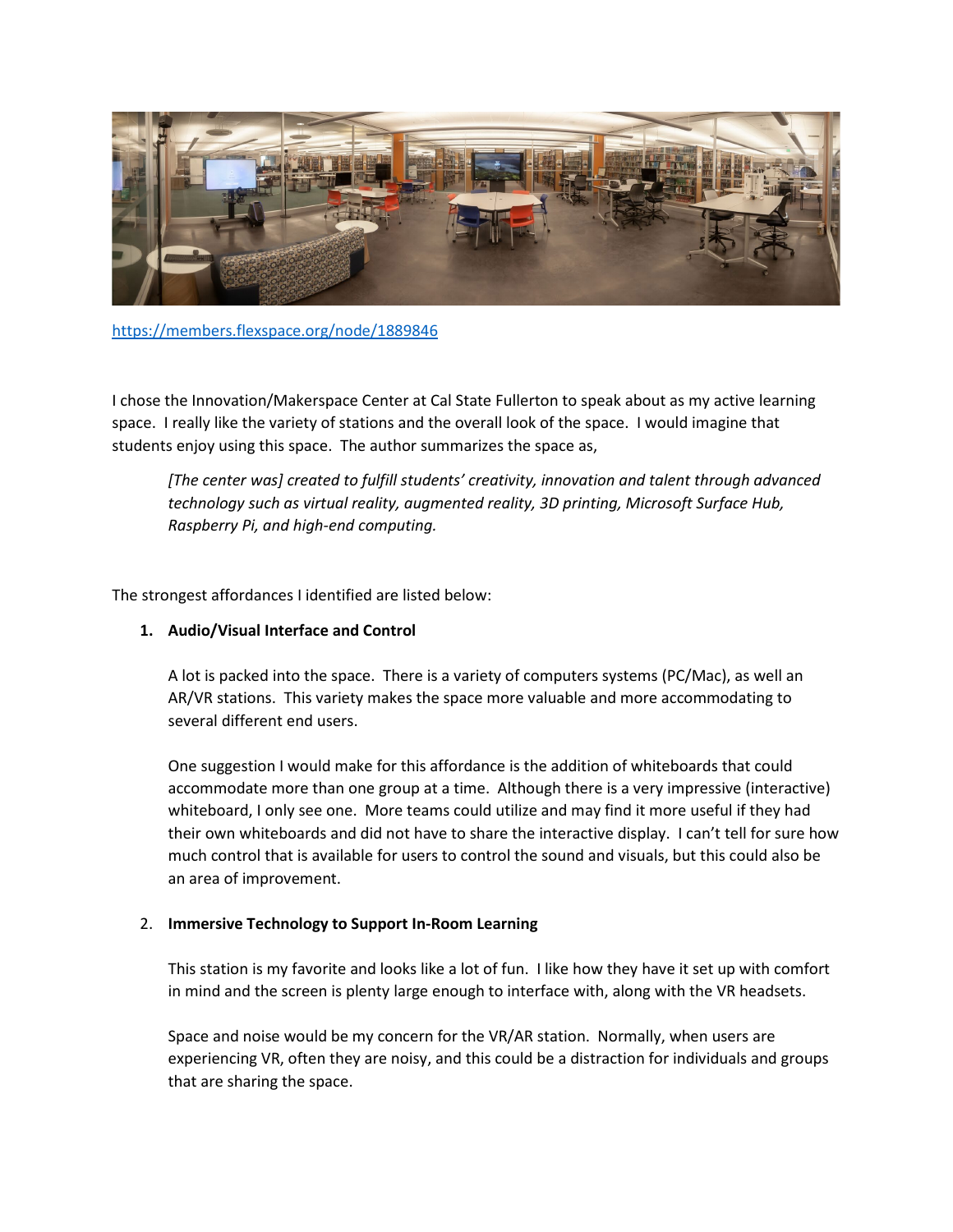# **3. Access to Adjacent Informal Learning Spaces**

I love the glass walls of the space. You can see that it is in the library and adjacent informal learning spaces included in the library. It looks good aesthetically, and is more inviting and comfortable, especially if there were 32 people in the space at a time.

Again, noise could be a concern for the room itself, but also the adjacent learning areas in the library. Even if it is sound proofed well, the movement and activity in the room could distract others in the library who were looking for more of a serene area to study and do work.

# **4. Furniture Configuration Flexibility**

The furniture configuration flexibility in the space is nice and very appropriate for the variety of stations included in the room. All the tables and chairs are mobile, as well as the interactive display, which could be extremely helpful for group work and reconfiguring the space to accommodate the groups that may need to modify it.

Even though the furniture is very configurable, there is not a lot of extra space. Perhaps if they reconfigured the tables and seating, more open floor space would be available, but it seems tight.

#### **5. Diverse Patterns of Use**

This is the strongest affordance that I see with the space. There is so much diversity of use. They have an amazing array of uses and patterns of uses in a reasonably sized footprint. You could accommodate a variety of computer related activities and uses in the space.

Although there is a work area in the center without computers, I still feel that if the space were larger, the table and work areas in general could be larger. Perhaps cabinets or storage areas could be incorporated to allow more diverse technologies to be included in the space. I do see how not having cabinets could help keep the space cleaner, but I would want even more work space for the type of activities I work on.

# **6. Pilots and Prototyping**

Pilots and Prototyping is another affordance where this space scores well. There is a 3D printer included to work on prototyping and even an open area (the only real open area in the room) nearby where protypes could be tested if needed. I like how they did leave room next to the printer and it is also included near the worktables in the center of the room. The way the tables are arranged in the photo show thoughtful design of how workers would use the space.

More space and more storage are needed for supporting a station with a 3D printer.